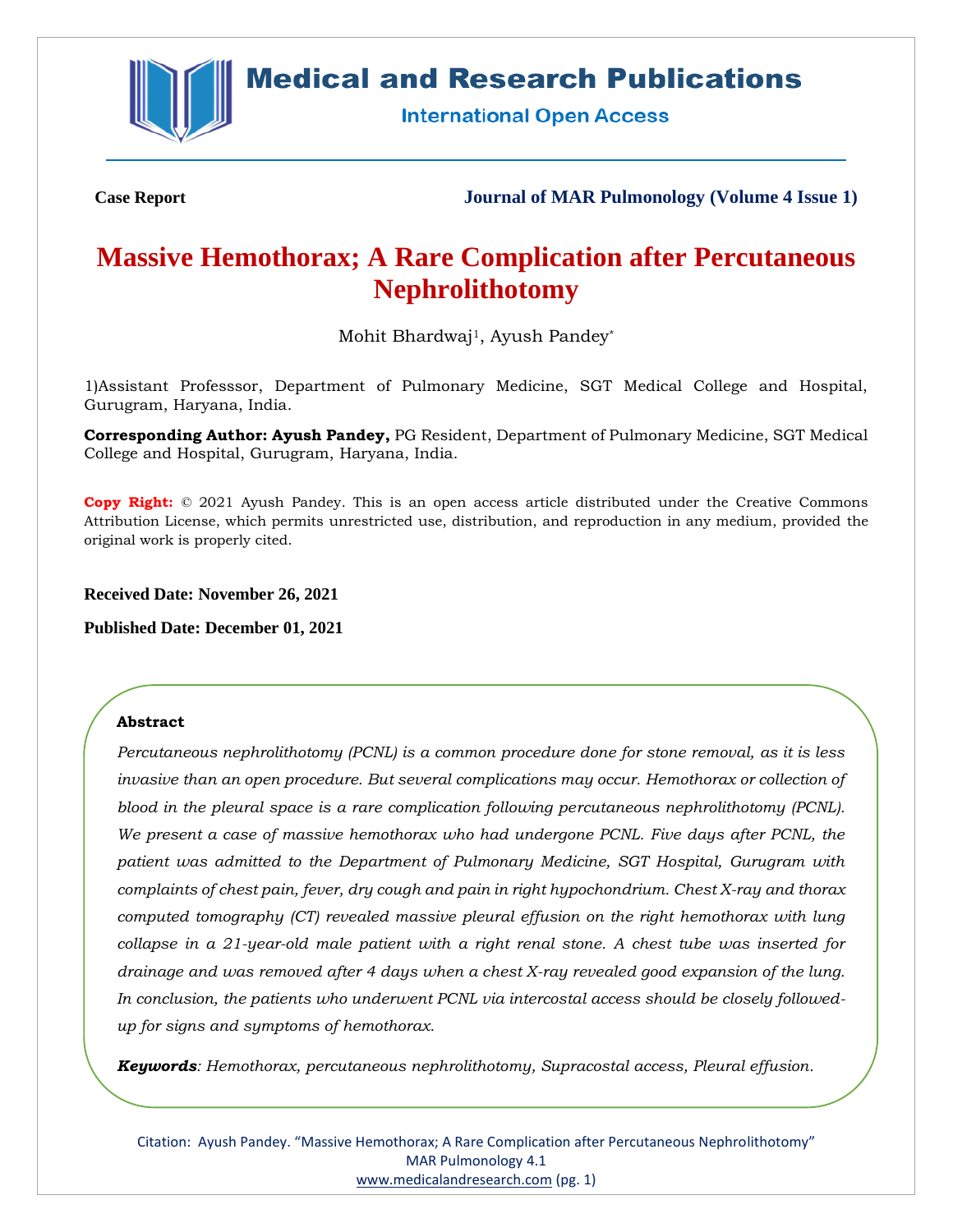#### **Introduction**

Percutaneous nephrolithotomy (PCNL) has been the preferred surgical technique for the treatment of renal stones for many years **[**1**]**. The selection of percutaneous access points varies according to the placement of stones in the pelvicalyceal system. Subcostal access is preferred mostly for PCNL to avoid possible injury to the lungs and pleura. Supracostal access may be required in patients with upper caliceal stones and staghorn stones for complete stone removal **[**2**]**. Pleural injury during percutaneous access may lead to complications including hydrothorax, pneumothorax, hydropneumothorax and urinothorax **[**3**]**. Hemothorax, the presence of blood in the pleural space, is a rare complication following PCNL **[**1**]**. We report a 21-year-old man who developed massive hemorrhagic pleural effusion six days after PCNL was performed for left renal stones. In this case report, ethical approval was not required. Written informed consent was obtained from the patient.

#### **Case Report**

The patient underwent the right PCNL at the Department of Surgery, SGT Hospital, Gurugram. Supracostal access was done between the 11th and 12th left ribs. 16-30 French Amplatz dilator was used for tract dilatation. There was no suspicion of complication during PCNL. Oxygen saturation and peak airway pressure were within normal limits during operation. There were no residual fragments in fluoroscopy images at the end of the procedure. Extravasation and/or pleural leakage were not seen in the pyelogram that was obtained after nephrostomy placement. Routine chest X-ray imaging done preoperatively [Figure 1] of this patient was normal. The postoperative course of the patient was uneventful without any complaints like dyspnea, chest pain or fever. The patient was discharged on the fifth postoperative day.

Six days later the patient was admitted to the Department of Pulmonary Medicine, SGT Hospital, Gurugram with chest pain, fever, dry cough and pain in right hypochondrium which have developed in six days. On clinical examination, the patient was alert and tachypneic with a respiratory rate of 20 per minute and was febrile at 38.8°C, pulmonary auscultation showed no breath sounds in the lower twothirds of the right hemithorax. Oxygen saturation was 90 percent at room air. The chest radiograph showed massive pleural effusion on the right side [Figure 2] and ultrasound (whole abdomen) revealed renal pyonephrosis of the right kidney. Thorax CT confirmed the massive pleural effusion [Figure 5].

The diagnosis was confirmed by demonstration of the pleural fluid that was found to be a transudate by thoracentesis with a pleural fluid creatinine of 0.75 mg/dl compared to a serum creatinine level of 1.1 mg/dl, pleural fluid protein of 2.43 gm/dl compared to the total protein of 7.4 gm/dl and pleural fluid glucose of 37 mg/dl compared to a serum glucose level of 114 mg/dl. The pleural fluid ADA was 30.10 U/L, and LDH was 933 U/L. Pleural fluid-serum creatinine ratio was 0.68 (0.75/1.1).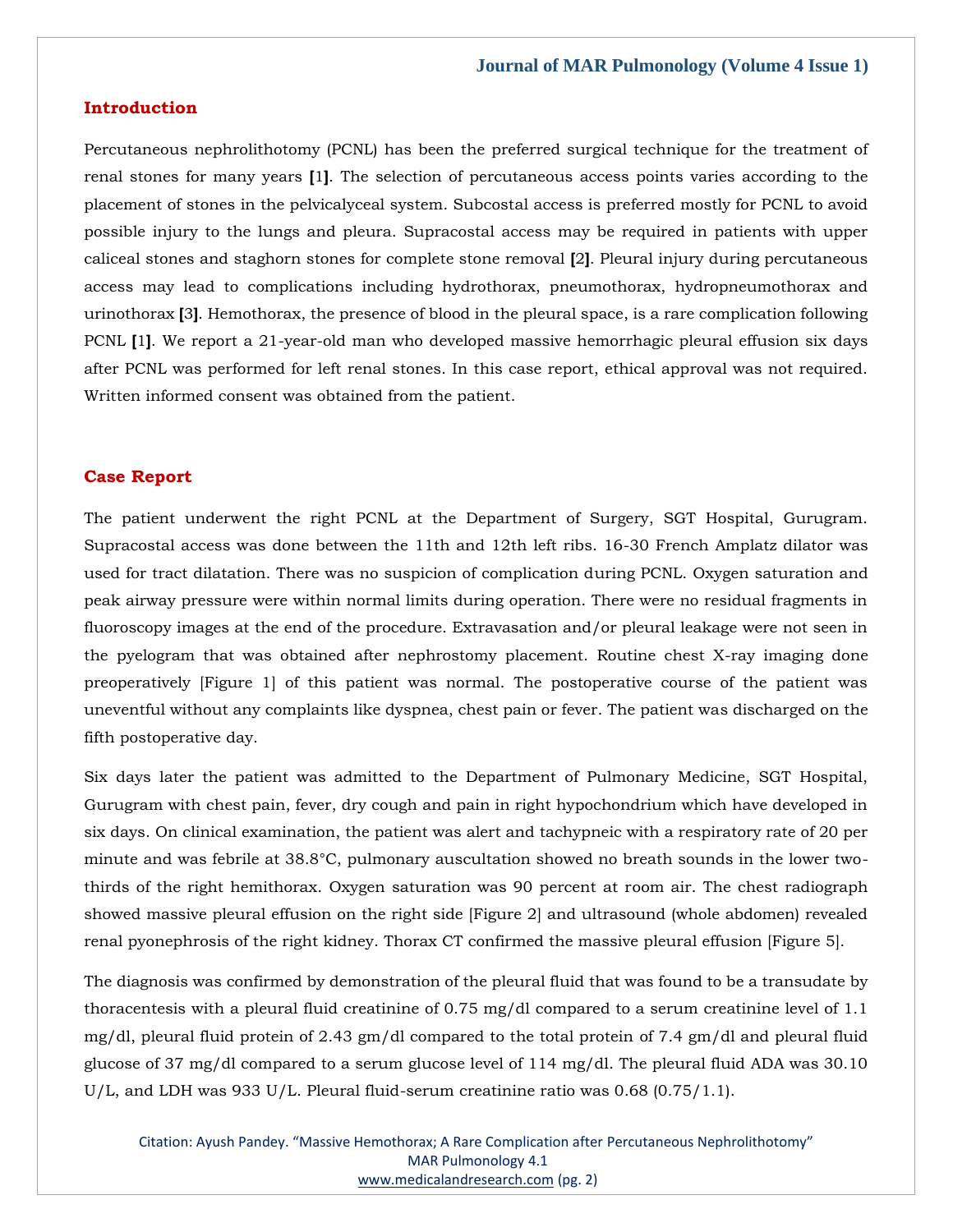On routine investigations, hemoglobin was 10.6 gm/dl with a total leukocyte count of 11900/cmm. Routine blood coagulation tests were deranged with activated partial thromboplastin time (aPTT) of 62.3 seconds, prothrombin time (PT) 17. 1 second, international normalized ratio (INR) 1.5, bleeding time (BT) 2:10 minutes, clotting time (CT) 4:8 minutes and raised D dimer of 1.25mg/l Vitamin K injection for 3 days with double antibiotic coverage was started and two units whole blood transfusion was done.

A chest tube was inserted in the right fifth intercostal space in the midaxillary line and two liters of hemorrhagic fluid was drained over 48 hours. The patient also developed 3-4 episodes of hematuria on the second day of admission which was resolved in 2 days. The urine routine test was within normal limits. Repeated chest radiographs showed that minimal residual pleural effusion [Figure 3, 4]. The chest tube was removed on the fourth day and the patient was discharged with an oral antibiotic.

In conclusion, patients who underwent PCNL via supracostal access should be closely followed-up for signs and symptoms of hemothorax. The treatment of hemothorax includes drainage of blood from pleural space.



**Figure 1:** Preoperative Chest X-ray

Citation: Ayush Pandey. "Massive Hemothorax; A Rare Complication after Percutaneous Nephrolithotomy" MAR Pulmonology 4.1 [www.medicalandresearch.com](http://www.medicalandresearch.com/) (pg. 3)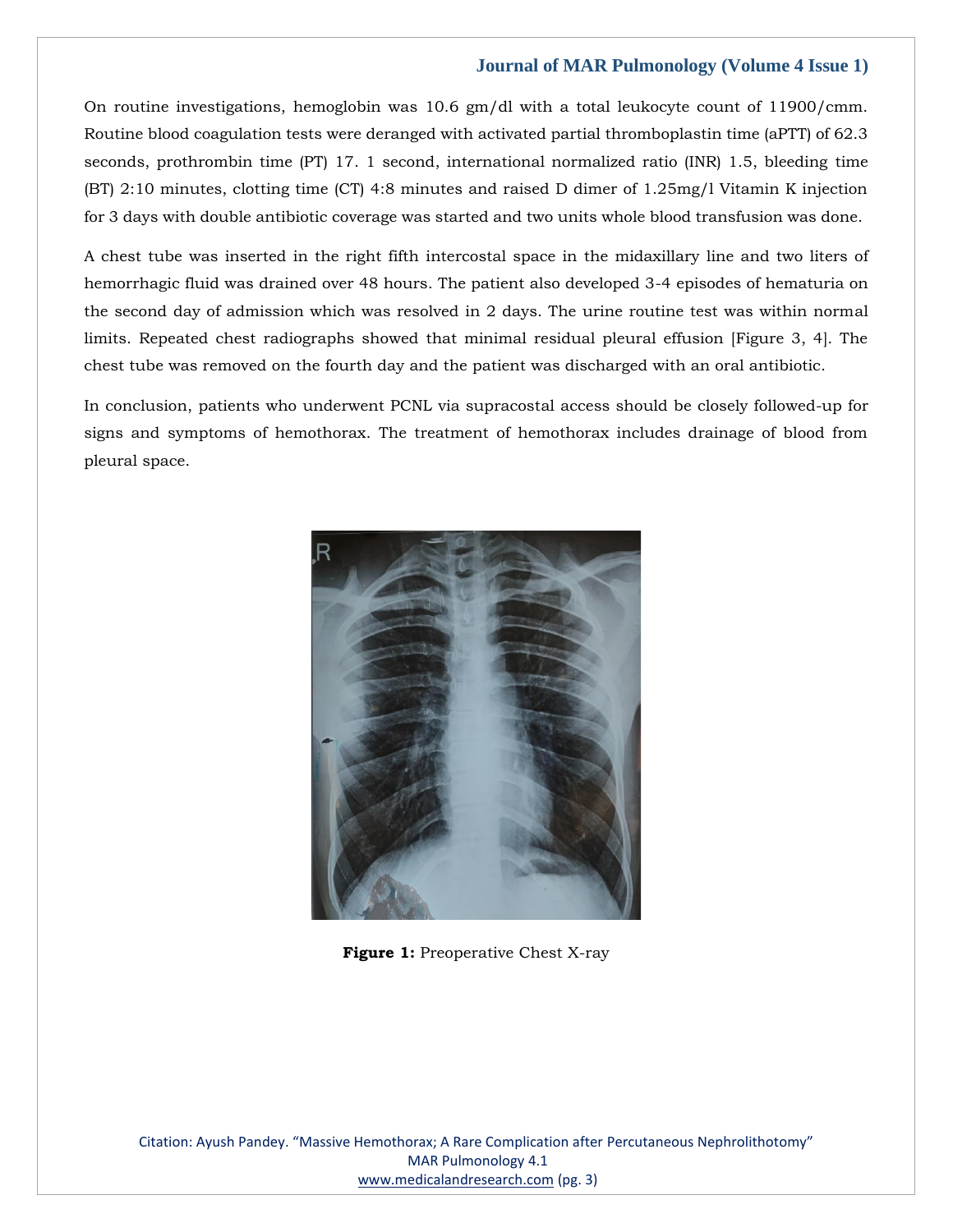

**Figure 2:** Chest X-ray on day of admission showing massive pleural effusion



Figure 3: Post ICD Chest X ray (1) after 1 litre fluid drain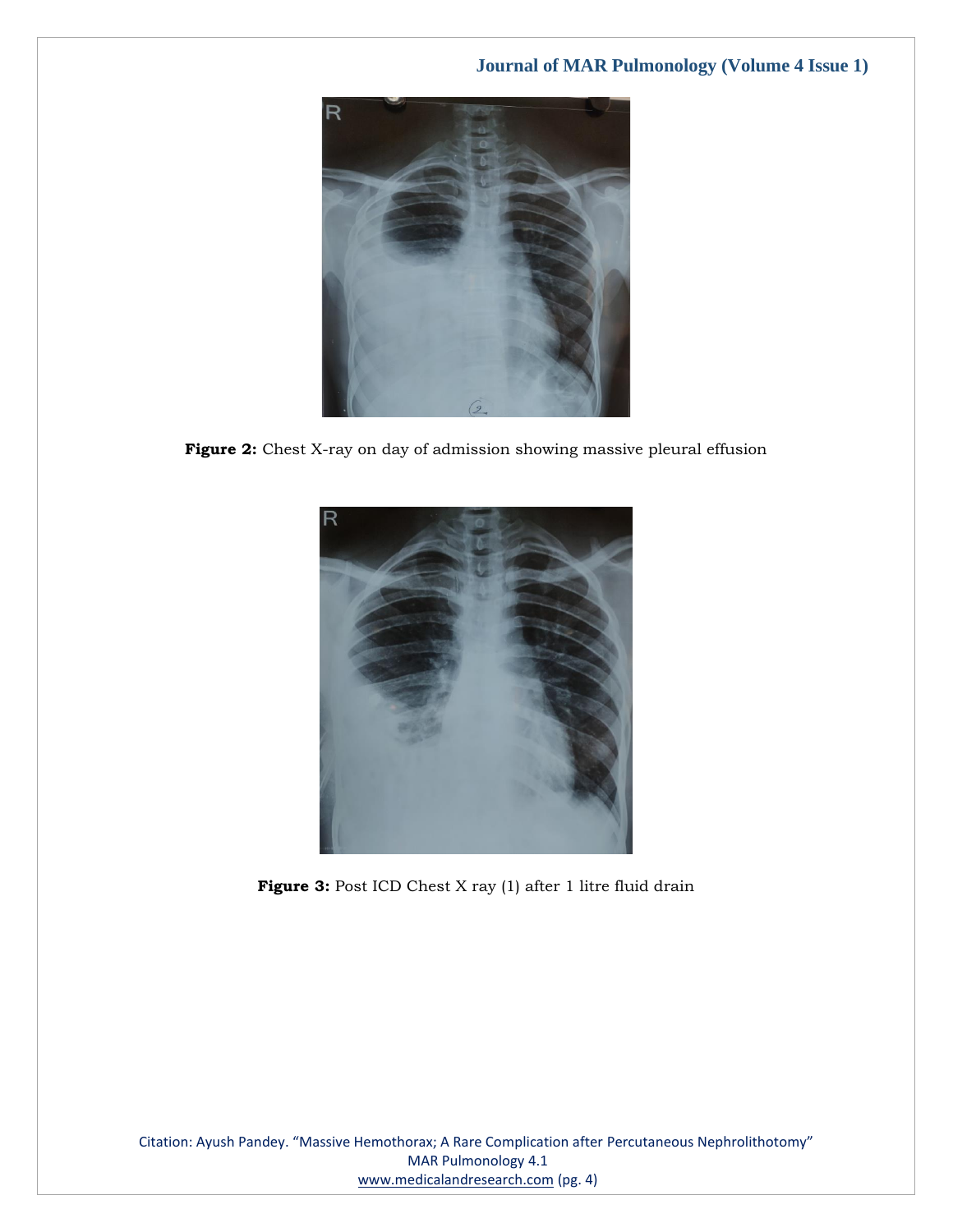

Figure 4: Post IC Chest X-ray (2) after 2 litre fluid drain



**Figure 5:** CECT Thorax of a patient with massive hemothorax

# **Discussion**

Hemothorax is a rare cause of pleural effusion, defined as the accumulation of blood in pleural space. The reported etiologies of hemothorax in the literature are percutaneous nephrolithotomy, percutaneous nephrostomy, extracorporeal shock wave lithotripsy, renal biopsy, renal transplantation, blunt trauma to kidney, bladder laceration and retroperitoneal inflammatory fibrosis **[**4**]**. Eleven cases reported after

Citation: Ayush Pandey. "Massive Hemothorax; A Rare Complication after Percutaneous Nephrolithotomy" MAR Pulmonology 4.1 [www.medicalandresearch.com](http://www.medicalandresearch.com/) (pg. 5)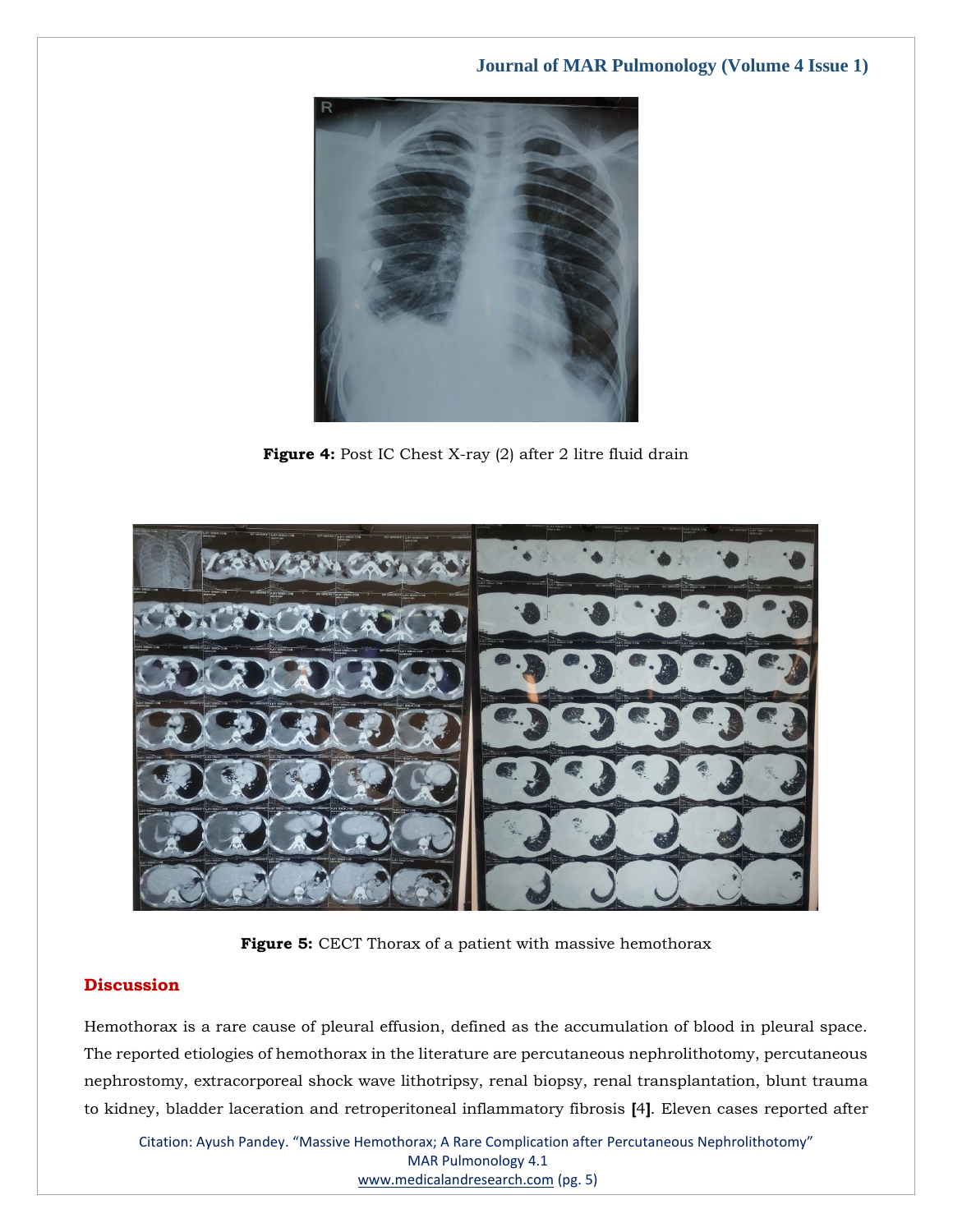PCNL has been reported in the literature **[**4,5**]**. Overall complication rates after PCNL have been reported as 23.3% and thoracic complication rates have been reported as 0-11.6% **[**1**]**. Thoracic complications including pneumothorax, hydrothorax, hemothorax, and urinothorax were reported with a rate of 16% for supracostal versus 4.5% for subcostal access **[**6**]**. In the same study, complication rates in patients who underwent supra-11th and 12th rib access were 35% and 10%, respectively. Lallas and colleagues reported that urinothorax never occurred with subcostal access but did complicate 2.3% of superior access to the 12th rib and 6.3% of superior access to the 11th rib **[**7**]**.

In our case, hemothorax occurred as a result of pleural injury due to supra-12th upper pole percutaneous access during PCNL. Our case is different from the previous reports because there were no signs of pleural injury intraoperatively and postoperatively. There was no pleural effusion on postoperative day 1st in chest X-ray. In a study by Yadav et al. 10.7% of the patients who underwent PNL had pleural effusion detected by CT scan and only 3.6% of patients were symptomatic **[**8**]**. Additionally, Ogan et al evaluated 104 patients who underwent supracostal and infracostal access; pleural effusion detection rates via CT were 45% and 29%, respectively **[**9**]**. Chest radiograph and thoracic CT imaging is the preferred imaging modality in the detection of pleural effusions and underlying causes. However thoracocentesis should be performed to confirm the diagnosis of hemothorax and parameters in pleural fluid should be evaluated: transudative pleural fluid, pleural fluid serum creatinine ratio and pleural fluid ADA, LDH **[**10**]**.

#### **References**

1. [Seitz C, Desai M, Häcker A, Hakenberg OW, Liatsikos E, et al. \(2012\)](https://www.google.com/search?q=Incidence%2C+prevention%2C+and+management+of+complications+following+percutaneous+nephrolitholapaxy&sxsrf=AOaemvIKNnwxUBLEmYXya_RvQjvgr8jr0w%3A1637908787727&ei=M4GgYb_lK7bZz7sP2IKUsA4&ved=0ahUKEwj_yt3btbX0AhW27HMBHVgBBeYQ4dUDCA4&uact=5&oq=Incidence%2C+prevention%2C+and+management+of+complications+following+percutaneous+nephrolitholapaxy&gs_lcp=Cgdnd3Mtd2l6EAMyBggAEBYQHjoHCCMQ6gIQJ0oECEEYAFDBB1jBB2DBCmgBcAJ4AIABvAGIAbwBkgEDMC4xmAEAoAEBoAECsAEKwAEB&sclient=gws-wiz) "Incidence, prevention, and [management of complications following percutaneous nephrolitholapaxy](https://www.google.com/search?q=Incidence%2C+prevention%2C+and+management+of+complications+following+percutaneous+nephrolitholapaxy&sxsrf=AOaemvIKNnwxUBLEmYXya_RvQjvgr8jr0w%3A1637908787727&ei=M4GgYb_lK7bZz7sP2IKUsA4&ved=0ahUKEwj_yt3btbX0AhW27HMBHVgBBeYQ4dUDCA4&uact=5&oq=Incidence%2C+prevention%2C+and+management+of+complications+following+percutaneous+nephrolitholapaxy&gs_lcp=Cgdnd3Mtd2l6EAMyBggAEBYQHjoHCCMQ6gIQJ0oECEEYAFDBB1jBB2DBCmgBcAJ4AIABvAGIAbwBkgEDMC4xmAEAoAEBoAECsAEKwAEB&sclient=gws-wiz)". Eur Urol 61: 146-158.

2. [Shaban A, Kodera A, El Ghoneimy MN, Orban TZ, Mursi K, et al. \(2008\)](https://www.google.com/search?q=Safety+and+efficacy+of+supracostal+access+in+percutaneous+renal+surgery&sxsrf=AOaemvJ6jaQhfcdIu0XGJyw1qrolCv-Kag%3A1637922002216&ei=0rSgYYjgDJifseMPns6zsAs&ved=0ahUKEwiIkfL45rX0AhWYT2wGHR7nDLYQ4dUDCA4&uact=5&oq=Safety+and+efficacy+of+supracostal+access+in+percutaneous+renal+surgery&gs_lcp=Cgdnd3Mtd2l6EAM6BwgjEOoCECdKBAhBGABQtAVYtAVg3wdoAXAAeACAAb8BiAG_AZIBAzAuMZgBAKABAaABArABCsABAQ&sclient=gws-wiz) "Safety and efficacy of [supracostal access in percutaneous renal surgery](https://www.google.com/search?q=Safety+and+efficacy+of+supracostal+access+in+percutaneous+renal+surgery&sxsrf=AOaemvJ6jaQhfcdIu0XGJyw1qrolCv-Kag%3A1637922002216&ei=0rSgYYjgDJifseMPns6zsAs&ved=0ahUKEwiIkfL45rX0AhWYT2wGHR7nDLYQ4dUDCA4&uact=5&oq=Safety+and+efficacy+of+supracostal+access+in+percutaneous+renal+surgery&gs_lcp=Cgdnd3Mtd2l6EAM6BwgjEOoCECdKBAhBGABQtAVYtAVg3wdoAXAAeACAAb8BiAG_AZIBAzAuMZgBAKABAaABArABCsABAQ&sclient=gws-wiz)". J Endourol 22: 29-34.

3. [Gupta R, Kumar A, Kapoor R, Srivastava A, Mandhani A \(2002\)](https://www.google.com/search?q=Prospective+evaluation+of+safety+and+efficacy+of+the+supracostal+approach+for+percutaneous+nephrolithotomy&sxsrf=AOaemvIYO2-n58swvrZW0klkQ9wc07INWA%3A1637922019004&ei=4rSgYc31PLaTseMP2KOHUA&ved=0ahUKEwjN7vKA57X0AhW2SWwGHdjRAQoQ4dUDCA4&uact=5&oq=Prospective+evaluation+of+safety+and+efficacy+of+the+supracostal+approach+for+percutaneous+nephrolithotomy&gs_lcp=Cgdnd3Mtd2l6EAMyBwgjEOoCECcyBwgjEOoCECcyBwgjEOoCECcyBwgjEOoCECcyBwgjEOoCECcyBwgjEOoCECcyBwgjEOoCECcyBwgjEOoCECcyBwgjEOoCECcyBwgjEOoCECdKBAhBGABQkwVYkwVgtAdoAXAAeACAAQCIAQCSAQCYAQCgAQGgAQKwAQrAAQE&sclient=gws-wiz) "Prospective evaluation of safety and [efficacy of the supracostal approach for percutaneous nephrolithotomy](https://www.google.com/search?q=Prospective+evaluation+of+safety+and+efficacy+of+the+supracostal+approach+for+percutaneous+nephrolithotomy&sxsrf=AOaemvIYO2-n58swvrZW0klkQ9wc07INWA%3A1637922019004&ei=4rSgYc31PLaTseMP2KOHUA&ved=0ahUKEwjN7vKA57X0AhW2SWwGHdjRAQoQ4dUDCA4&uact=5&oq=Prospective+evaluation+of+safety+and+efficacy+of+the+supracostal+approach+for+percutaneous+nephrolithotomy&gs_lcp=Cgdnd3Mtd2l6EAMyBwgjEOoCECcyBwgjEOoCECcyBwgjEOoCECcyBwgjEOoCECcyBwgjEOoCECcyBwgjEOoCECcyBwgjEOoCECcyBwgjEOoCECcyBwgjEOoCECcyBwgjEOoCECdKBAhBGABQkwVYkwVgtAdoAXAAeACAAQCIAQCSAQCYAQCgAQGgAQKwAQrAAQE&sclient=gws-wiz)". BJU Int 90: 809-813.

4. Handa A, Agarwal R, Aggarwal AN (2007) "[Urinothorax: an unusual cause of pleural effusion](https://www.google.com/search?q=Urinothorax%3A+an+unusual+cause+of+pleural+effusion&sxsrf=AOaemvJtjT4rqP8MlmQt4-1TFZ-SGo1Kjw%3A1637922035567&ei=87SgYbn9Ib6YseMP_9u_QA&ved=0ahUKEwj5wuWI57X0AhU-TGwGHf_tDwgQ4dUDCA4&uact=5&oq=Urinothorax%3A+an+unusual+cause+of+pleural+effusion&gs_lcp=Cgdnd3Mtd2l6EAM6BwgjEOoCECdKBAhBGABQuQVYuQVg5QdoAXAAeACAAeQBiAHkAZIBAzItMZgBAKABAaABArABCsABAQ&sclient=gws-wiz)". [Singapore Med J 48: e289-292.](https://www.google.com/search?q=Urinothorax%3A+an+unusual+cause+of+pleural+effusion&sxsrf=AOaemvJtjT4rqP8MlmQt4-1TFZ-SGo1Kjw%3A1637922035567&ei=87SgYbn9Ib6YseMP_9u_QA&ved=0ahUKEwj5wuWI57X0AhU-TGwGHf_tDwgQ4dUDCA4&uact=5&oq=Urinothorax%3A+an+unusual+cause+of+pleural+effusion&gs_lcp=Cgdnd3Mtd2l6EAM6BwgjEOoCECdKBAhBGABQuQVYuQVg5QdoAXAAeACAAeQBiAHkAZIBAzItMZgBAKABAaABArABCsABAQ&sclient=gws-wiz)

5. [Shleyfer E, Nevzorov R, Jotkowitz AB, Novack V, Avnon L, et al. \(2006\)](https://www.google.com/search?q=Urinothorax%3A+An+unexpected+cause+of+pleural+effusion&sxsrf=AOaemvLzVfypMmGJp10Z2Vz_8kORPqZfWQ%3A1637922055320&ei=B7WgYb_pEoKWseMPu5SHuAw&ved=0ahUKEwj_iJuS57X0AhUCS2wGHTvKAccQ4dUDCA4&uact=5&oq=Urinothorax%3A+An+unexpected+cause+of+pleural+effusion&gs_lcp=Cgdnd3Mtd2l6EAMyBwgjEOoCECcyBwgjEOoCECcyBwgjEOoCECcyBwgjEOoCECcyBwgjEOoCECcyBwgjEOoCECcyBwgjEOoCECcyBwgjEOoCECcyBwgjEOoCECcyBwgjEOoCECdKBAhBGABQwgVYwgVg5AdoAXACeACAAQCIAQCSAQCYAQCgAQGgAQKwAQrAAQE&sclient=gws-wiz) "Urinothorax: An unexpected cause of pleural effusion"[. Eur J Intern Med 17: 300-302.](https://www.google.com/search?q=Urinothorax%3A+An+unexpected+cause+of+pleural+effusion&sxsrf=AOaemvLzVfypMmGJp10Z2Vz_8kORPqZfWQ%3A1637922055320&ei=B7WgYb_pEoKWseMPu5SHuAw&ved=0ahUKEwj_iJuS57X0AhUCS2wGHTvKAccQ4dUDCA4&uact=5&oq=Urinothorax%3A+An+unexpected+cause+of+pleural+effusion&gs_lcp=Cgdnd3Mtd2l6EAMyBwgjEOoCECcyBwgjEOoCECcyBwgjEOoCECcyBwgjEOoCECcyBwgjEOoCECcyBwgjEOoCECcyBwgjEOoCECcyBwgjEOoCECcyBwgjEOoCECcyBwgjEOoCECdKBAhBGABQwgVYwgVg5AdoAXACeACAAQCIAQCSAQCYAQCgAQGgAQKwAQrAAQE&sclient=gws-wiz)

6. [Munver R, Delvecchio FC, Newman GE, Preminger GM \(2001\)](https://www.google.com/search?q=Critical+analysis+of+supracostal+access+for+percutaneous+renal+surgery&sxsrf=AOaemvKcGYxISkUfADBKqwogNiBrMRcSkg%3A1637922093450&ei=LbWgYazpGt-XseMPuL-jyA0&ved=0ahUKEwjss7Kk57X0AhXfS2wGHbjfCNkQ4dUDCA4&uact=5&oq=Critical+analysis+of+supracostal+access+for+percutaneous+renal+surgery&gs_lcp=Cgdnd3Mtd2l6EAM6BwgjEOoCECdKBAhBGABQygVYygVgtQhoAXAAeACAAbsBiAG7AZIBAzAuMZgBAKABAaABArABCsABAQ&sclient=gws-wiz) "Critical analysis of supracostal access [for percutaneous renal surgery](https://www.google.com/search?q=Critical+analysis+of+supracostal+access+for+percutaneous+renal+surgery&sxsrf=AOaemvKcGYxISkUfADBKqwogNiBrMRcSkg%3A1637922093450&ei=LbWgYazpGt-XseMPuL-jyA0&ved=0ahUKEwjss7Kk57X0AhXfS2wGHbjfCNkQ4dUDCA4&uact=5&oq=Critical+analysis+of+supracostal+access+for+percutaneous+renal+surgery&gs_lcp=Cgdnd3Mtd2l6EAM6BwgjEOoCECdKBAhBGABQygVYygVgtQhoAXAAeACAAbsBiAG7AZIBAzAuMZgBAKABAaABArABCsABAQ&sclient=gws-wiz)". J Urol 166: 1242-1246.

Citation: Ayush Pandey. "Massive Hemothorax; A Rare Complication after Percutaneous Nephrolithotomy" MAR Pulmonology 4.1 [www.medicalandresearch.com](http://www.medicalandresearch.com/) (pg. 6)